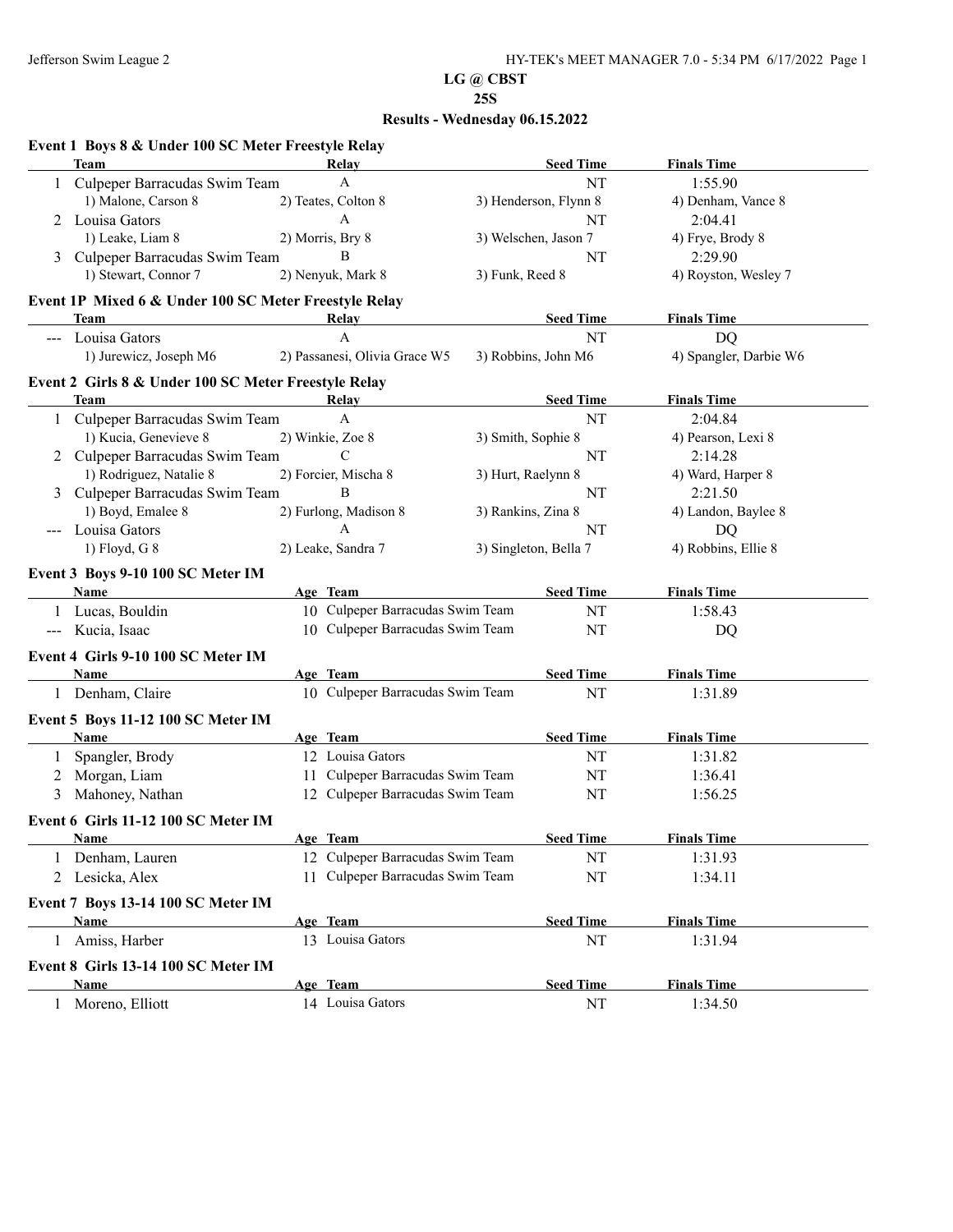## **Results - Wednesday 06.15.2022**

#### **Event 10 Girls 15-18 100 SC Meter IM**

|    | <b>Name</b>                                            |    | Age Team                        | <b>Seed Time</b> | <b>Finals Time</b> |  |
|----|--------------------------------------------------------|----|---------------------------------|------------------|--------------------|--|
|    | Amiss, Langley                                         |    | 16 Louisa Gators                | NT               | 1:34.59            |  |
|    | Event 21 Boys 8 & Under 25 SC Meter Freestyle          |    |                                 |                  |                    |  |
|    | Name                                                   |    | Age Team                        | <b>Seed Time</b> | <b>Finals Time</b> |  |
| 1  | Denham, Vance                                          |    | 8 Culpeper Barracudas Swim Team | NT               | 19.25              |  |
| 2  | Henderson, Flynn                                       |    | 8 Culpeper Barracudas Swim Team | NT               | 25.00              |  |
| 3  | Leake, Liam                                            | 8. | Louisa Gators                   | NT               | 25.22              |  |
| 4  | Frye, Brody                                            | 8  | Louisa Gators                   | NT               | 27.50              |  |
| 5  | Malone, Carson                                         | 8  | Culpeper Barracudas Swim Team   | NT               | 29.97              |  |
| 6  | Morris, Bry                                            | 8  | Louisa Gators                   | NT               | 30.53              |  |
| 7  | Royston, Wesley                                        |    | Culpeper Barracudas Swim Team   | NT               | 33.84              |  |
| 8  | Miller, Tommy                                          | 8  | Louisa Gators                   | NT               | 34.25              |  |
| 9  | Funk, Reed                                             | 8  | Culpeper Barracudas Swim Team   | NT               | 34.85              |  |
| 10 | Nenyuk, Mark                                           | 8  | Culpeper Barracudas Swim Team   | NT               | 35.25              |  |
| 11 | Stewart, Connor                                        |    | 7 Culpeper Barracudas Swim Team | NT               | 37.28              |  |
| 12 | Teates, Colton                                         |    | Culpeper Barracudas Swim Team   | NT               | 41.38              |  |
| 13 | Welschen, Jason                                        |    | 7 Louisa Gators                 | NT               | 41.94              |  |
| 14 | Welch, Gabriel                                         |    | 7 Louisa Gators                 | NT               | 55.16              |  |
| 15 | Christian, Donovan                                     |    | 8 Louisa Gators                 | NT               | 59.03              |  |
|    |                                                        |    |                                 |                  |                    |  |
|    | Event 21P Boys 6 & Under 25 SC Meter Freestyle<br>Name |    | Age Team                        | <b>Seed Time</b> | <b>Finals Time</b> |  |
|    |                                                        |    | 6 Louisa Gators                 | NT               | 33.41              |  |
|    | Robbins, John                                          |    | 6 Louisa Gators                 |                  |                    |  |
| 2  | Jurewicz, Joseph                                       |    | 6 Louisa Gators                 | NT               | 41.81              |  |
|    | Stanton, Garrett                                       |    | 6 Louisa Gators                 | NT               | DQ                 |  |
|    | White, Chance                                          |    |                                 | NT               | DQ                 |  |
|    | Event 22 Girls 8 & Under 25 SC Meter Freestyle         |    |                                 |                  |                    |  |
|    | Name                                                   |    | Age Team                        | <b>Seed Time</b> | <b>Finals Time</b> |  |
| 1  | Robbins, Ellie                                         |    | 8 Louisa Gators                 | NT               | 25.62              |  |
| 2  | Kucia, Genevieve                                       |    | 8 Culpeper Barracudas Swim Team | NT               | 26.57              |  |
| 3  | Ezzell, Lillian                                        |    | 7 Louisa Gators                 | NT               | 28.97              |  |
| 4  | Singleton, Bella                                       |    | Louisa Gators                   | NT               | 30.44              |  |
| 5  | Brinkley, Aalimah                                      | 8  | Louisa Gators                   | NT               | 30.56              |  |
| 6  | Smith, Sophie                                          | 8  | Culpeper Barracudas Swim Team   | NT               | 31.29              |  |
|    | Ward, Harper                                           | 8  | Culpeper Barracudas Swim Team   | NT               | 31.47              |  |
| 8  | Furlong, Madison                                       |    | Culpeper Barracudas Swim Team   | NT               | 31.81              |  |
| 9  | Hurt, Raelynn                                          | 8  | Culpeper Barracudas Swim Team   | NT               | 32.56              |  |
| 10 | Cameron, Halle                                         |    | 8 Louisa Gators                 | NT               | 33.10              |  |
| 11 | Forcier, Mischa                                        | 8  | Culpeper Barracudas Swim Team   | NT               | 34.22              |  |
| 12 | Rankins, Zina                                          | 8  | Culpeper Barracudas Swim Team   | NT               | 34.56              |  |
| 13 | Leake, Sandra                                          |    | 7 Louisa Gators                 | NT               | 35.34              |  |
| 14 | Boyd, Emalee                                           |    | Culpeper Barracudas Swim Team   | NT               | 37.79              |  |
| 15 | Floyd, G                                               |    | Louisa Gators                   | NT               | 39.62              |  |
| 16 | Salinas, Jenni                                         |    | Louisa Gators                   | NT               | 54.93              |  |
| 17 | Price, Brooklyn                                        |    | 7 Louisa Gators                 | NT               | 1:04.31            |  |
|    | Event 22P Girls 6 & Under 25 SC Meter Freestyle        |    |                                 |                  |                    |  |
|    | Name                                                   |    | Age Team                        | <b>Seed Time</b> | <b>Finals Time</b> |  |
|    | Denham, Ainsley                                        |    | 5 Culpeper Barracudas Swim Team | NT               | 35.29              |  |
| 2  | Spangler, Darbie                                       |    | 6 Louisa Gators                 | NT               | 51.22              |  |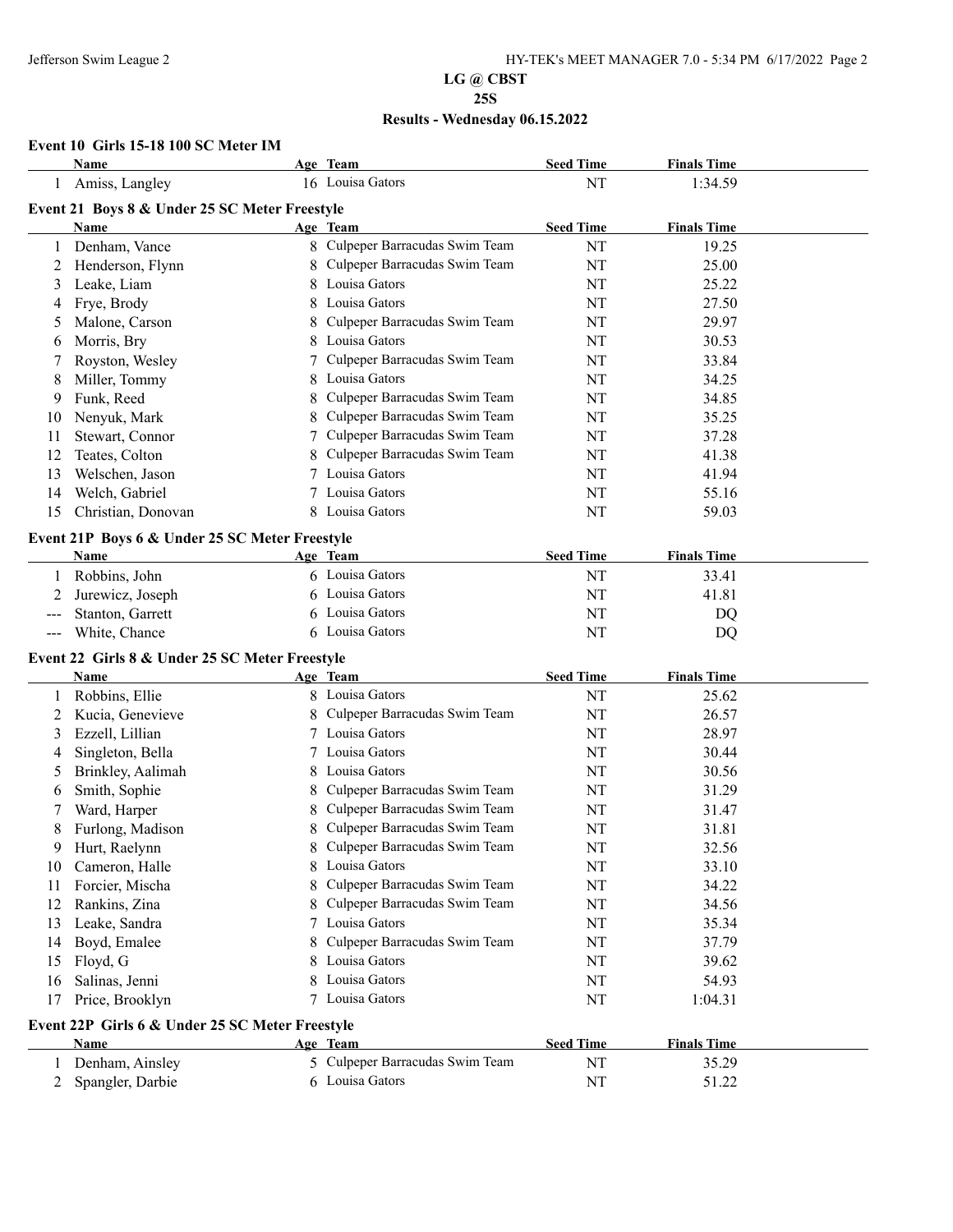#### **Results - Wednesday 06.15.2022**

#### **(Event 22P Girls 6 & Under 25 SC Meter Freestyle)**

**Event 26 Girls 11-12 50 SC Meter Freestyle**

|                       | Name                                      |    | Age Team                         | <b>Seed Time</b> | <b>Finals Time</b> |  |
|-----------------------|-------------------------------------------|----|----------------------------------|------------------|--------------------|--|
| 3                     | Hurt, Addison                             |    | 5 Culpeper Barracudas Swim Team  | NT               | 57.82              |  |
|                       | Event 23 Boys 9-10 50 SC Meter Freestyle  |    |                                  |                  |                    |  |
|                       | Name                                      |    | Age Team                         | <b>Seed Time</b> | <b>Finals Time</b> |  |
| 1                     | Royston, Caleb                            |    | 10 Culpeper Barracudas Swim Team | NT               | 45.48              |  |
| 2                     | Delawder, Eric                            |    | 9 Louisa Gators                  | NT               | 47.72              |  |
| 3                     | Pearson, Austin                           |    | 10 Culpeper Barracudas Swim Team | NT               | 49.93              |  |
| 4                     | Athar, Ali                                | 10 | Culpeper Barracudas Swim Team    | NT               | 50.37              |  |
| 5                     | Bennett, Miles                            |    | 10 Culpeper Barracudas Swim Team | NT               | 51.09              |  |
| 6                     | Brand, David                              |    | 9 Culpeper Barracudas Swim Team  | NT               | 58.60              |  |
| 7                     | Robertson, Koby                           |    | 9 Louisa Gators                  | NT               | 58.81              |  |
| 8                     | Winkie, Roran                             | 10 | Culpeper Barracudas Swim Team    | NT               | 1:03.00            |  |
| 9                     | Nenyuk, Michael                           | 10 | Culpeper Barracudas Swim Team    | NT               | 1:04.00            |  |
| 10                    | Plaskey, Alan                             |    | 9 Louisa Gators                  | NT               | 1:09.57            |  |
| 11                    | Stewart, Chase                            |    | 10 Culpeper Barracudas Swim Team | NT               | 1:17.50            |  |
| 12                    | Askew, Cameron                            |    | 9 Culpeper Barracudas Swim Team  | NT               | 1:19.90            |  |
| 13                    | Christian, Roman                          |    | 10 Louisa Gators                 | NT               | 1:23.81            |  |
|                       | Event 24 Girls 9-10 50 SC Meter Freestyle |    |                                  |                  |                    |  |
|                       | Name                                      |    | Age Team                         | <b>Seed Time</b> | <b>Finals Time</b> |  |
| 1                     | Singleton, Lexi                           |    | 10 Louisa Gators                 | <b>NT</b>        | 45.84              |  |
| $\overline{c}$        | Hulse, Ali                                |    | 10 Culpeper Barracudas Swim Team | NT               | 53.69              |  |
| 3                     | Dugger, Maggie                            |    | 10 Culpeper Barracudas Swim Team | NT               | 53.93              |  |
| 4                     | Hunchuck, Chloe                           | 10 | Culpeper Barracudas Swim Team    | NT               | 55.03              |  |
| 5                     | Hollins, Danyell                          |    | 10 Louisa Gators                 | NT               | 55.09              |  |
| 6                     | Ward, Hadley                              | 10 | Culpeper Barracudas Swim Team    | NT               | 56.72              |  |
| 7                     | Shaw, Aldin                               |    | 9 Louisa Gators                  | NT               | 59.25              |  |
| 8                     | Landon, Haylee                            | 10 | Culpeper Barracudas Swim Team    | NT               | 1:02.41            |  |
| 9                     | Brinkley, Aminah                          |    | 10 Louisa Gators                 | NT               | 1:24.09            |  |
| 10                    | Plaskey, Leila                            |    | 9 Louisa Gators                  | NT               | 2:00.00            |  |
| $\scriptstyle \cdots$ | Bates, Kaylee                             |    | 9 Louisa Gators                  | NT               | DQ                 |  |
|                       | Event 25 Boys 11-12 50 SC Meter Freestyle |    |                                  |                  |                    |  |
|                       | Name                                      |    | Age Team                         | <b>Seed Time</b> | <b>Finals Time</b> |  |
| 1                     | Spangler, Brody                           |    | 12 Louisa Gators                 | NT               | 35.03              |  |
| 2                     | Brand, Jack                               |    | 11 Culpeper Barracudas Swim Team | NT               | 41.37              |  |
| 3                     | Mahoney, Nathan                           |    | 12 Culpeper Barracudas Swim Team | NT               | 42.46              |  |
| 4                     | Keller, Matt                              |    | 12 Louisa Gators                 | NT               | 42.62              |  |
| 5                     | Pekary, Holden                            |    | 12 Louisa Gators                 | NT               | 43.66              |  |
| 6                     | Winkie, Seabass                           | 12 | Culpeper Barracudas Swim Team    | NT               | 44.47              |  |
| 7                     | Stanton, Connor                           |    | 11 Louisa Gators                 | NT               | 45.75              |  |
| 8                     | Athar, Asher                              |    | 12 Culpeper Barracudas Swim Team | <b>NT</b>        | 46.28              |  |
| 9                     | Weidow, David                             |    | 12 Louisa Gators                 | <b>NT</b>        | 59.25              |  |

10 Royston, Rylan 12 Culpeper Barracudas Swim Team NT 1:02.34 11 Yancey, Evan 11 2013 11 2013 Gators 11 2013 11 2013 11 203.56 12 Griffin, Demetrius 11 Culpeper Barracudas Swim Team NT 1:07.59 13 Speh, Derek 11 Louisa Gators NT 1:17.45

**Name Age Team Seed Time Finals Time** Lesicka, Alex 11 Culpeper Barracudas Swim Team NT 36.06 2 Mosher, Riley 11 Louisa Gators NT 40.10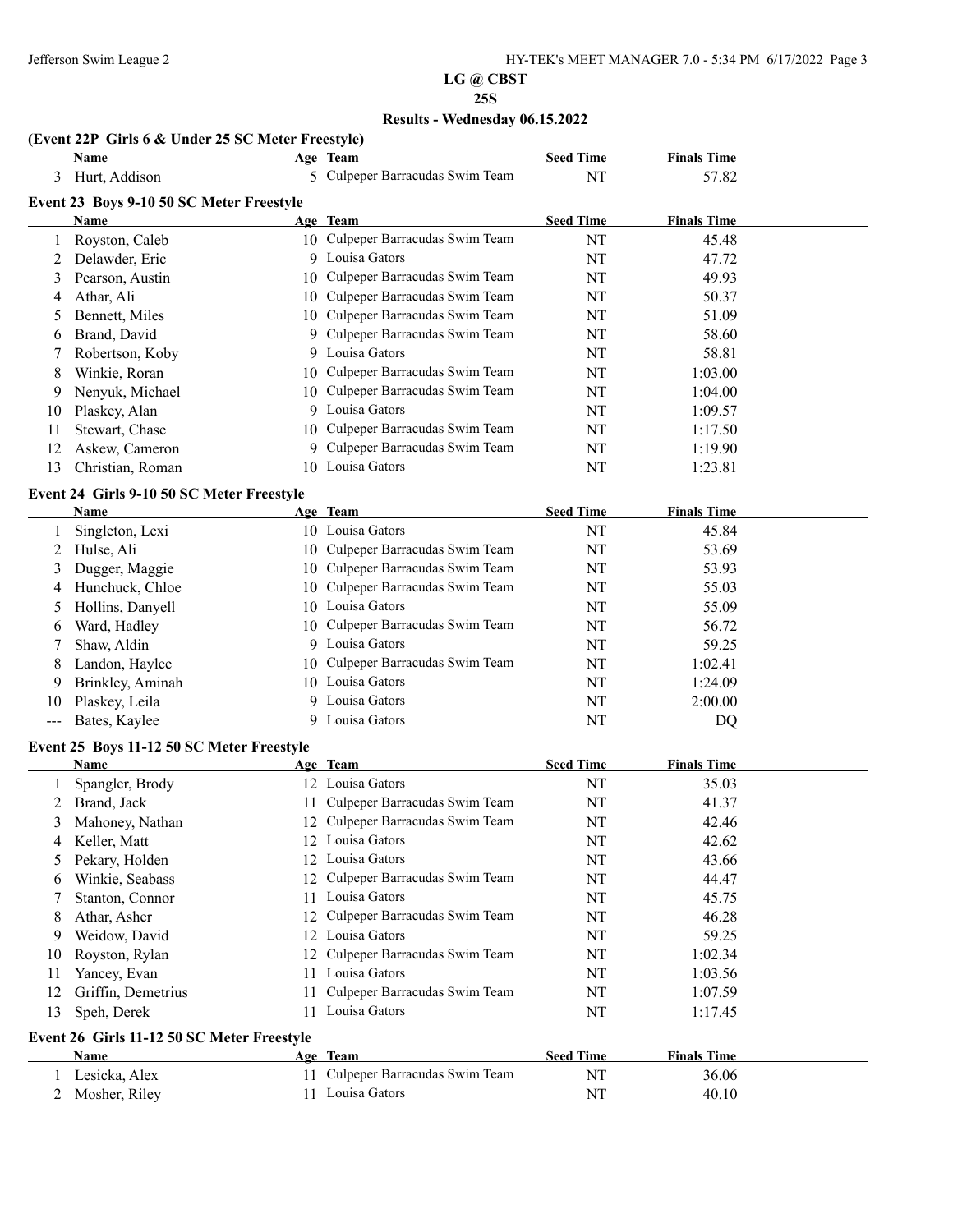## **Results - Wednesday 06.15.2022**

#### **(Event 26 Girls 11-12 50 SC Meter Freestyle)**

|                                                                                                                                                                   | Name                                               |     | Age Team                         | <b>Seed Time</b> | <b>Finals Time</b> |  |
|-------------------------------------------------------------------------------------------------------------------------------------------------------------------|----------------------------------------------------|-----|----------------------------------|------------------|--------------------|--|
| 3                                                                                                                                                                 | Hulse, Abby                                        |     | 12 Culpeper Barracudas Swim Team | NT               | 42.00              |  |
| 4                                                                                                                                                                 | Hinson, Lucy                                       |     | 11 Culpeper Barracudas Swim Team | NT               | 44.22              |  |
| 5                                                                                                                                                                 | Davis, Lora                                        |     | 12 Culpeper Barracudas Swim Team | NT               | 45.28              |  |
| 6                                                                                                                                                                 | Prezleski, Myla                                    | 11. | Culpeper Barracudas Swim Team    | NT               | 46.26              |  |
|                                                                                                                                                                   | Shaw, Fallon                                       |     | 11 Louisa Gators                 | NT               | 47.90              |  |
| 8                                                                                                                                                                 | Plaskey, Elina                                     |     | 12 Louisa Gators                 | NT               | 1:09.10            |  |
| $\qquad \qquad \textbf{---} \textbf{---}$                                                                                                                         | Soriano, Gabriann                                  | 11  | Louisa Gators                    | NT               | X44.75             |  |
|                                                                                                                                                                   | Event 27 Boys 13-14 50 SC Meter Freestyle          |     |                                  |                  |                    |  |
|                                                                                                                                                                   | Name                                               |     | Age Team                         | <b>Seed Time</b> | <b>Finals Time</b> |  |
|                                                                                                                                                                   | Smith, Ronan                                       |     | 13 Culpeper Barracudas Swim Team | NT               | 29.94              |  |
| 2                                                                                                                                                                 | Mahoney, Ryan                                      |     | 14 Culpeper Barracudas Swim Team | NT               | 32.81              |  |
| 3                                                                                                                                                                 | Hurtado, Grayson                                   |     | 14 Culpeper Barracudas Swim Team | NT               | 34.69              |  |
| 4                                                                                                                                                                 | Shaw, Ronan                                        |     | 13 Louisa Gators                 | NT               | 34.72              |  |
| 5                                                                                                                                                                 | Brand, Michael                                     |     | 14 Culpeper Barracudas Swim Team | NT               | 36.83              |  |
| 6                                                                                                                                                                 | Soriano, Casen                                     |     | 13 Louisa Gators                 | NT               | 37.94              |  |
| 7                                                                                                                                                                 | Hobbs, Will                                        |     | 13 Louisa Gators                 | NT               | 38.50              |  |
| 8                                                                                                                                                                 | Bingler, Timothy                                   |     | 14 Louisa Gators                 | NT               | 39.41              |  |
| 9                                                                                                                                                                 | Harris, Sawyer                                     |     | 13 Louisa Gators                 | NT               | 41.38              |  |
| 10                                                                                                                                                                | Lonce, Carson                                      |     | 13 Louisa Gators                 | NT               | 42.06              |  |
| 11                                                                                                                                                                | Nenyuk, Peter                                      | 14  | Culpeper Barracudas Swim Team    | NT               | 51.47              |  |
|                                                                                                                                                                   | Amiss, Harber                                      | 13  | Louisa Gators                    | NT               | X38.35             |  |
| $\hspace{0.05cm} \hspace{0.02cm} \hspace{0.02cm} \hspace{0.02cm} \hspace{0.02cm} \hspace{0.02cm} \hspace{0.02cm} \hspace{0.02cm} \hspace{0.02cm} \hspace{0.02cm}$ | Ballard, Blake                                     | 13  | Culpeper Barracudas Swim Team    | NT               | DQ                 |  |
|                                                                                                                                                                   | Event 28 Girls 13-14 50 SC Meter Freestyle         |     |                                  |                  |                    |  |
|                                                                                                                                                                   | Name                                               |     | Age Team                         | <b>Seed Time</b> | <b>Finals Time</b> |  |
|                                                                                                                                                                   | Denham, Olivia                                     |     | 14 Culpeper Barracudas Swim Team | NT               | 31.87              |  |
| 2                                                                                                                                                                 | Brand, Caroline                                    |     | 13 Culpeper Barracudas Swim Team | NT               | 36.75              |  |
| 3                                                                                                                                                                 | Prezleski, Miranda                                 | 13  | Culpeper Barracudas Swim Team    | NT               | 39.44              |  |
| 4                                                                                                                                                                 | Hiter, Madison                                     |     | 14 Louisa Gators                 | NT               | 41.10              |  |
| 5                                                                                                                                                                 | Smith, Aurora                                      | 13  | Culpeper Barracudas Swim Team    | NT               | 43.47              |  |
| $\qquad \qquad - \qquad -$                                                                                                                                        | Moreno, Elliott                                    |     | 14 Louisa Gators                 | NT               | X38.00             |  |
|                                                                                                                                                                   | Event 29 Boys 15-18 50 SC Meter Freestyle          |     |                                  |                  |                    |  |
|                                                                                                                                                                   | Name                                               |     | Age Team                         | <b>Seed Time</b> | <b>Finals Time</b> |  |
|                                                                                                                                                                   | Hartman, Dyllan                                    |     | 18 Louisa Gators                 | NT               | 27.37              |  |
| 2                                                                                                                                                                 | Mahoney, Sam                                       |     | 15 Culpeper Barracudas Swim Team | NT               | 29.09              |  |
| 3                                                                                                                                                                 | Helmick, Tyler                                     |     | 17 Culpeper Barracudas Swim Team | NT               | 31.76              |  |
| 4                                                                                                                                                                 | Soriano, Taylen                                    |     | 15 Louisa Gators                 | NT               | 32.56              |  |
| 5                                                                                                                                                                 | Moreno, Larson                                     |     | 15 Louisa Gators                 | NT               | 34.47              |  |
| 6                                                                                                                                                                 | Johnson, Kysaiah                                   |     | 16 Louisa Gators                 | NT               | 36.94              |  |
|                                                                                                                                                                   | Van Benschoten, Seth                               |     | 17 Louisa Gators                 | NT               | 37.59              |  |
| 8                                                                                                                                                                 | Pekary, Peyton                                     |     | 15 Louisa Gators                 | NT               | 37.96              |  |
| $\hspace{0.05cm} \ldots \hspace{0.05cm}$                                                                                                                          | Keller, Lucas                                      |     | 15 Louisa Gators                 | NT               | X36.59             |  |
|                                                                                                                                                                   |                                                    |     |                                  |                  |                    |  |
|                                                                                                                                                                   | Event 30 Girls 15-18 50 SC Meter Freestyle<br>Name |     | Age Team                         | <b>Seed Time</b> | <b>Finals Time</b> |  |
| 1                                                                                                                                                                 | Smith, Saige                                       |     | 15 Culpeper Barracudas Swim Team | NT               | 34.13              |  |
| 2                                                                                                                                                                 | Pekary, Eleanor                                    |     | 17 Louisa Gators                 | NT               | 34.44              |  |
| 3                                                                                                                                                                 | Amiss, Langley                                     |     | 16 Louisa Gators                 | NT               | 35.91              |  |
| 4                                                                                                                                                                 | Durica, Alana                                      |     | 16 Culpeper Barracudas Swim Team | NT               | 36.28              |  |
| 5                                                                                                                                                                 | Delawder, Danielle                                 |     | 15 Louisa Gators                 | NT               | 39.00              |  |
|                                                                                                                                                                   |                                                    |     |                                  |                  |                    |  |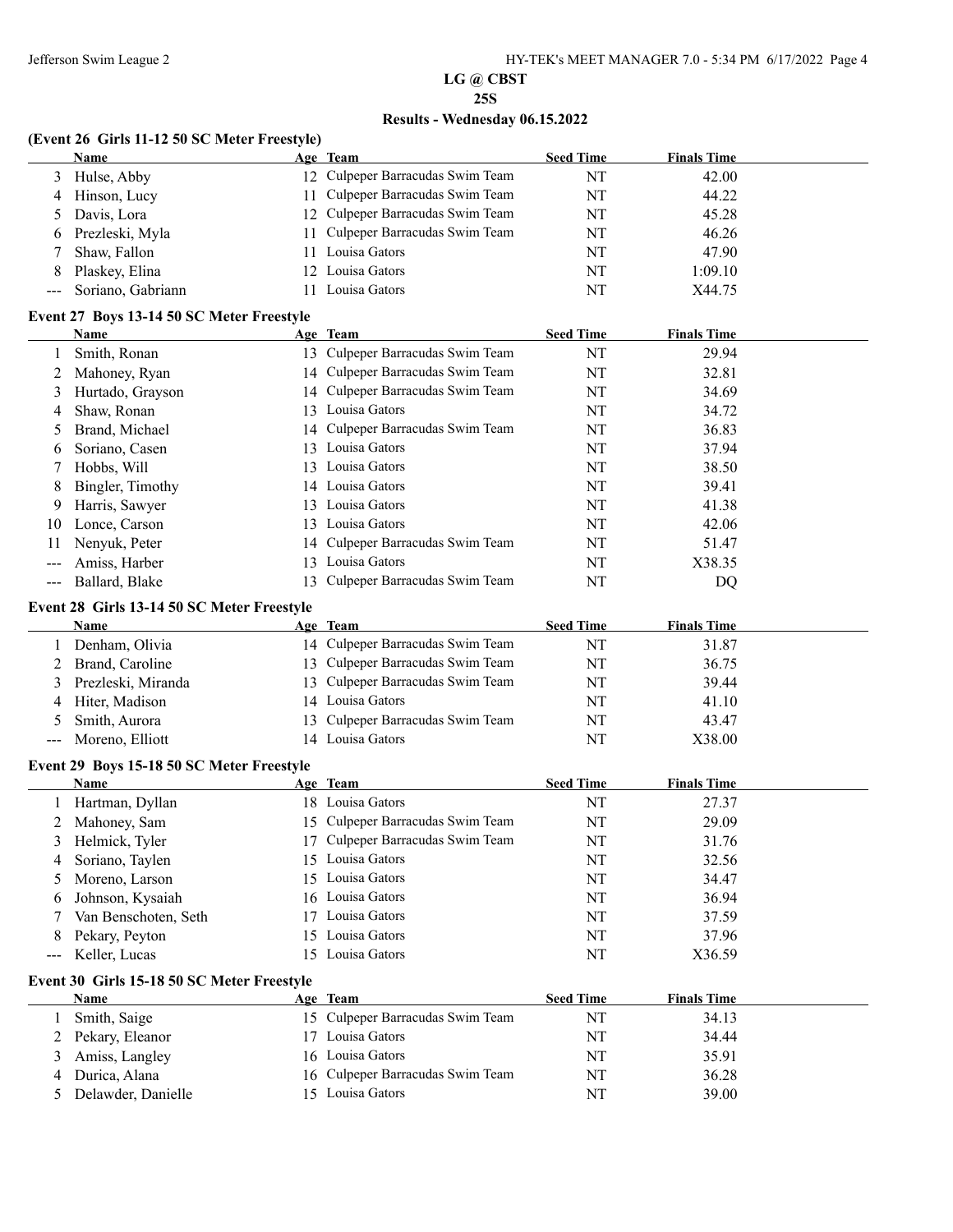# **LG @ CBST**

## **25S**

# **Results - Wednesday 06.15.2022**

## **(Event 30 Girls 15-18 50 SC Meter Freestyle)**

|                                     | <b>Name</b>                                               |    | Age Team                                    | <b>Seed Time</b> | <b>Finals Time</b> |  |
|-------------------------------------|-----------------------------------------------------------|----|---------------------------------------------|------------------|--------------------|--|
| 6                                   | Shaw, Shannon                                             |    | 16 Louisa Gators                            | NT               | 39.44              |  |
| 7                                   | Altman, Sedona                                            |    | 15 Culpeper Barracudas Swim Team            | NT               | 39.60              |  |
| 8                                   | Bingler, Amelia                                           | 17 | Louisa Gators                               | NT               | 40.88              |  |
| 9                                   | Hobbs, Ollie                                              |    | 16 Louisa Gators                            | NT               | 41.35              |  |
| 10                                  | Mobley, Kaylee                                            | 16 | Culpeper Barracudas Swim Team               | NT               | 44.68              |  |
| 11                                  | Davis, Claire                                             | 16 | Culpeper Barracudas Swim Team               | NT               | 50.81              |  |
| 12                                  | Feagans, Maggie                                           | 16 | Louisa Gators                               | NT               | 51.69              |  |
| 13                                  | Smith, LeAnne                                             | 15 | Louisa Gators                               | NT               | 53.25              |  |
| ---                                 | Soriano, Alison                                           |    | 17 Louisa Gators                            | NT               | X33.50             |  |
|                                     | Event 31 Boys 8 & Under 25 SC Meter Breaststroke          |    |                                             |                  |                    |  |
|                                     | Name                                                      |    | Age Team                                    | <b>Seed Time</b> | <b>Finals Time</b> |  |
| 1                                   | Denham, Vance                                             |    | 8 Culpeper Barracudas Swim Team             | NT               | 29.37              |  |
| 2                                   | Frye, Brody                                               |    | 8 Louisa Gators                             | NT               | 32.16              |  |
| ---                                 | Morris, Bry                                               | 8  | Louisa Gators                               | NT               | DQ                 |  |
| ---                                 | Funk, Reed                                                | 8  | Culpeper Barracudas Swim Team               | NT               | DQ                 |  |
| $\hspace{0.05cm}---\hspace{0.05cm}$ | Henderson, Flynn                                          |    | 8 Culpeper Barracudas Swim Team             | NT               | DQ                 |  |
|                                     |                                                           |    |                                             |                  |                    |  |
|                                     | Event 32 Girls 8 & Under 25 SC Meter Breaststroke<br>Name |    |                                             |                  |                    |  |
|                                     |                                                           |    | Age Team<br>8 Culpeper Barracudas Swim Team | <b>Seed Time</b> | <b>Finals Time</b> |  |
|                                     | Kucia, Genevieve                                          |    |                                             | NT               | 33.34              |  |
| $---$                               | Robbins, Ellie                                            | 8  | Louisa Gators                               | NT               | X43.22             |  |
| ---                                 | Winkie, Zoe                                               | 8  | Culpeper Barracudas Swim Team               | NT               | DQ                 |  |
|                                     | Pearson, Lexi                                             |    | Culpeper Barracudas Swim Team               | NT               | DQ                 |  |
|                                     | Floyd, G                                                  | 8  | Louisa Gators                               | NT               | DQ                 |  |
|                                     | Forcier, Mischa                                           |    | Culpeper Barracudas Swim Team               | NT               | DQ                 |  |
|                                     | Boyd, Emalee                                              |    | Culpeper Barracudas Swim Team               | NT               | DQ                 |  |
| $\hspace{0.05cm}---\hspace{0.05cm}$ | Landon, Baylee                                            |    | Culpeper Barracudas Swim Team               | NT               | DQ                 |  |
|                                     | Event 33 Boys 9-10 50 SC Meter Breaststroke               |    |                                             |                  |                    |  |
|                                     | Name                                                      |    | Age Team                                    | <b>Seed Time</b> | <b>Finals Time</b> |  |
| 1                                   | Lucas, Bouldin                                            |    | 10 Culpeper Barracudas Swim Team            | NT               | 56.31              |  |
| 2                                   | Royston, Caleb                                            |    | 10 Culpeper Barracudas Swim Team            | NT               | 1:04.25            |  |
| 3                                   | Bennett, Miles                                            |    | 10 Culpeper Barracudas Swim Team            | NT               | 1:04.44            |  |
| 4                                   | Kucia, Isaac                                              |    | 10 Culpeper Barracudas Swim Team            | NT               | 1:04.56            |  |
|                                     | Event 34 Girls 9-10 50 SC Meter Breaststroke              |    |                                             |                  |                    |  |
|                                     | Name                                                      |    | Age Team                                    | <b>Seed Time</b> | <b>Finals Time</b> |  |
|                                     | 1 Hollins, Danyell                                        |    | 10 Louisa Gators                            | NT               | 1:01.47            |  |
|                                     | Malone, Millie                                            |    | 10 Culpeper Barracudas Swim Team            | NT               | 1:01.75            |  |
| 3                                   | Hulse, Ali                                                |    | 10 Culpeper Barracudas Swim Team            | NT               | 1:10.34            |  |
| ---                                 | Shaw, Aldin                                               |    | 9 Louisa Gators                             | NT               | <b>XDQ</b>         |  |
| ---                                 | Landon, Haylee                                            |    | 10 Culpeper Barracudas Swim Team            | NT               | DQ                 |  |
|                                     | Event 35 Boys 11-12 50 SC Meter Breaststroke              |    |                                             |                  |                    |  |
|                                     | Name                                                      |    | Age Team                                    | <b>Seed Time</b> | <b>Finals Time</b> |  |
| 1                                   | Keller, Matt                                              |    | 12 Louisa Gators                            | NT               | 51.85              |  |
| 2                                   | Athar, Asher                                              |    | 12 Culpeper Barracudas Swim Team            | NT               | 1:02.18            |  |
|                                     | Stanton, Connor                                           | 11 | Louisa Gators                               | NT               | X1:17.85           |  |
| ---                                 | Griffin, Demetrius                                        | 11 | Culpeper Barracudas Swim Team               | NT               | DQ                 |  |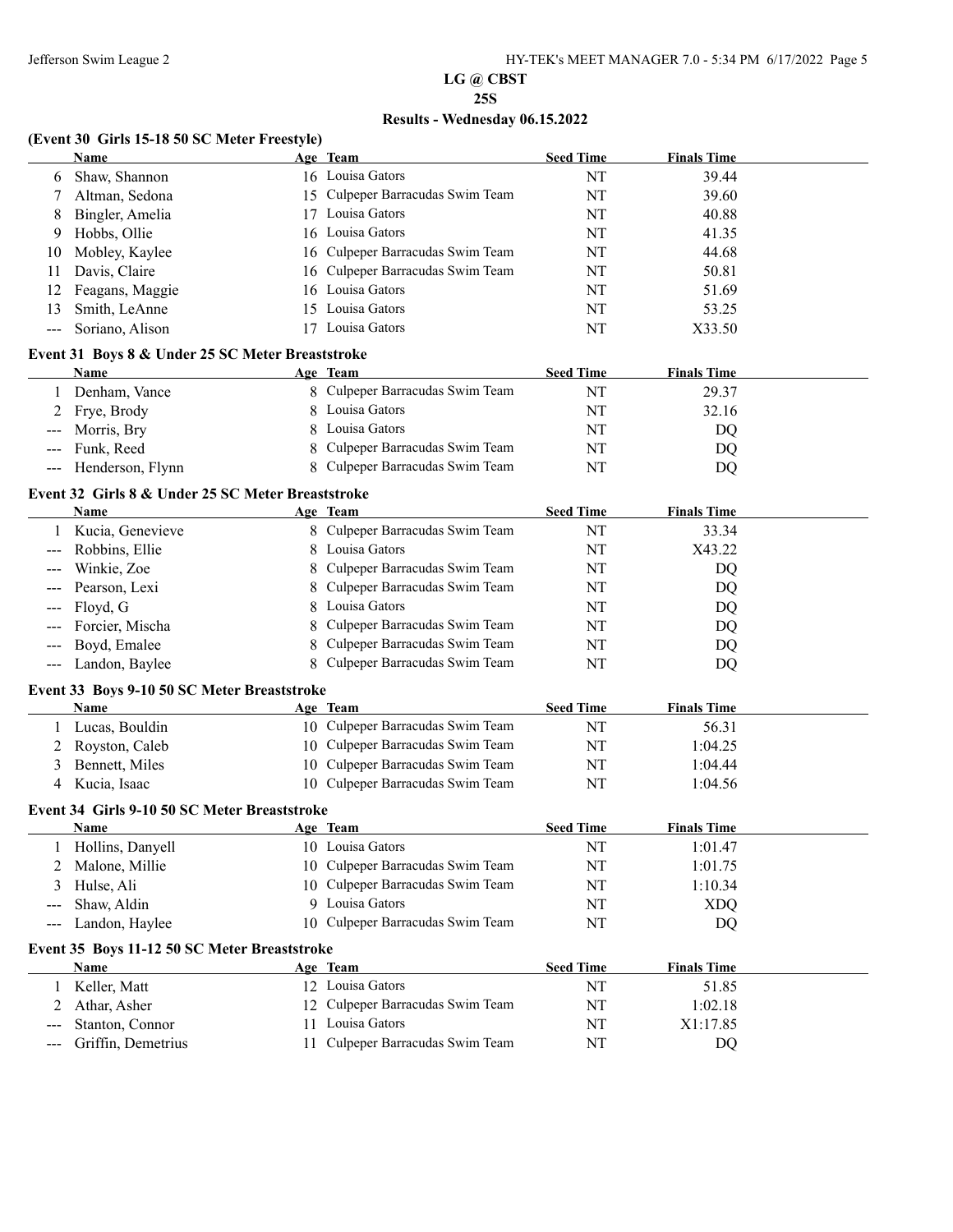# **LG @ CBST**

# **25S**

|       | Event 36 Girls 11-12 50 SC Meter Breaststroke   |    |                                  |                  |                    |  |
|-------|-------------------------------------------------|----|----------------------------------|------------------|--------------------|--|
|       | Name                                            |    | Age Team                         | <b>Seed Time</b> | <b>Finals Time</b> |  |
|       | Smith, Ryann                                    |    | 11 Culpeper Barracudas Swim Team | NT               | 50.16              |  |
| 2     | Soriano, Gabriann                               |    | 11 Louisa Gators                 | NT               | 54.66              |  |
| 3     | Davis, Lora                                     | 12 | Culpeper Barracudas Swim Team    | NT               | 56.16              |  |
| 4     | Shaw, Fallon                                    | 11 | Louisa Gators                    | NT               | 1:06.32            |  |
| $---$ | Mosher, Riley                                   |    | 11 Louisa Gators                 | NT               | <b>XDQ</b>         |  |
|       | Event 37 Boys 13-14 50 SC Meter Breaststroke    |    |                                  |                  |                    |  |
|       | Name                                            |    | Age Team                         | <b>Seed Time</b> | <b>Finals Time</b> |  |
|       | Mahoney, Ryan                                   |    | 14 Culpeper Barracudas Swim Team | NT               | 46.94              |  |
| 1     |                                                 |    | 13 Louisa Gators                 | NT               |                    |  |
| 2     | Soriano, Casen                                  |    |                                  |                  | 48.12              |  |
| 3     | Amiss, Harber                                   |    | 13 Louisa Gators                 | NT               | 50.32              |  |
| 4     | Bingler, Timothy                                |    | 14 Louisa Gators                 | NT               | 54.72              |  |
| 5     | Harris, Sawyer                                  |    | 13 Louisa Gators                 | NT               | 1:05.50            |  |
|       | Ballard, Blake                                  |    | 13 Culpeper Barracudas Swim Team | NT               | DQ                 |  |
|       | Event 38 Girls 13-14 50 SC Meter Breaststroke   |    |                                  |                  |                    |  |
|       | Name                                            |    | Age Team                         | <b>Seed Time</b> | <b>Finals Time</b> |  |
| 1     | Hiter, Madison                                  |    | 14 Louisa Gators                 | NT               | 53.31              |  |
|       | Event 39 Boys 15-18 50 SC Meter Breaststroke    |    |                                  |                  |                    |  |
|       | Name                                            |    | Age Team                         | <b>Seed Time</b> | <b>Finals Time</b> |  |
|       | 1 Soriano, Taylen                               |    | 15 Louisa Gators                 | NT               | 42.62              |  |
| 2     | Pekary, Peyton                                  |    | 15 Louisa Gators                 | NT               | 49.87              |  |
|       |                                                 |    |                                  |                  |                    |  |
|       | Event 40 Girls 15-18 50 SC Meter Breaststroke   |    |                                  |                  |                    |  |
|       | <b>Name</b>                                     |    | Age Team                         | <b>Seed Time</b> | <b>Finals Time</b> |  |
| 1     | Bingler, Amelia                                 |    | 17 Louisa Gators                 | NT               | 53.81              |  |
| 2     | Pekary, Eleanor                                 |    | 17 Louisa Gators                 | NT               | 54.07              |  |
| 3     | Davis, Claire                                   |    | 16 Culpeper Barracudas Swim Team | NT               | 58.41              |  |
| 4     | Feagans, Maggie                                 |    | 16 Louisa Gators                 | NT               | 1:03.66            |  |
| $---$ | Mobley, Kaylee                                  |    | 16 Culpeper Barracudas Swim Team | NT               | DQ                 |  |
|       | Event 41 Boys 8 & Under 25 SC Meter Backstroke  |    |                                  |                  |                    |  |
|       | Name                                            |    | Age Team                         | <b>Seed Time</b> | <b>Finals Time</b> |  |
| 1     | Leake, Liam                                     |    | 8 Louisa Gators                  | NT               | 29.19              |  |
| 2     | Stewart, Connor                                 |    | 7 Culpeper Barracudas Swim Team  | NT               | 38.06              |  |
| 3     | Teates, Colton                                  | 8  | Culpeper Barracudas Swim Team    | NT               | 38.44              |  |
| 4     | Welschen, Jason                                 |    | 7 Louisa Gators                  | NT               | 39.28              |  |
| 5     | Nenyuk, Mark                                    | 8  | Culpeper Barracudas Swim Team    | NT               | 40.10              |  |
| 6     | Royston, Wesley                                 | 7  | Culpeper Barracudas Swim Team    | NT               | 40.23              |  |
|       | Malone, Carson                                  | 8  | Culpeper Barracudas Swim Team    | NT               | 41.25              |  |
|       | Miller, Tommy                                   | 8  | Louisa Gators                    |                  | 45.19              |  |
| 8     |                                                 |    |                                  | NT               |                    |  |
| 9     | Christian, Donovan                              | 8  | Louisa Gators<br>Louisa Gators   | NT               | 53.44              |  |
| 10    | Welch, Gabriel                                  | 7  |                                  | NT               | 1:17.71            |  |
|       | Event 41P Boys 6 & Under 25 SC Meter Backstroke |    |                                  |                  |                    |  |
|       | <b>Name</b>                                     |    | Age Team                         | <b>Seed Time</b> | <b>Finals Time</b> |  |
| 1     | Robbins, John                                   |    | 6 Louisa Gators                  | NT               | 50.85              |  |
|       | Jurewicz, Joseph                                | 6  | Louisa Gators                    | NT               | DQ                 |  |
| ---   | White, Chance                                   |    | 6 Louisa Gators                  | NT               | DQ                 |  |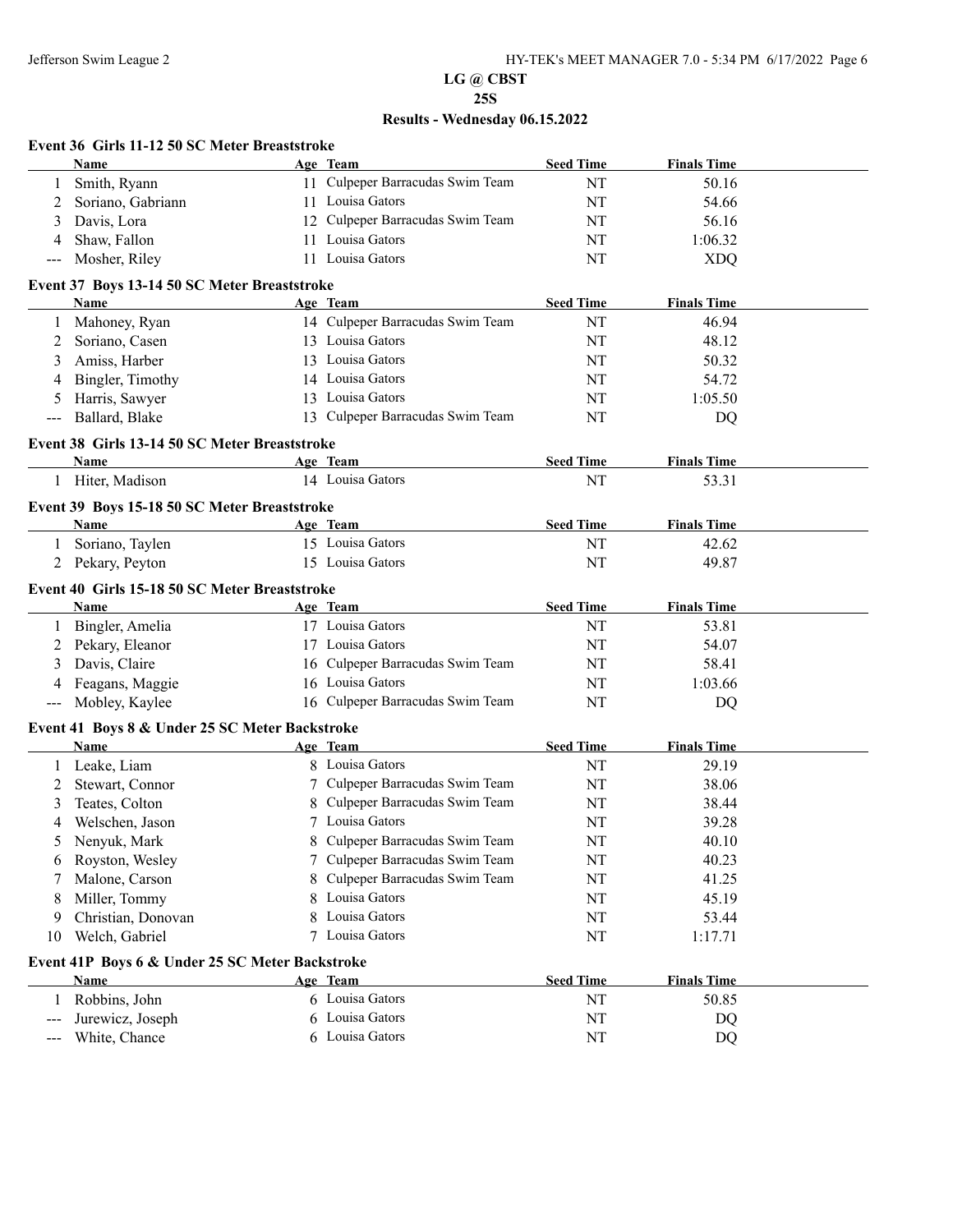## **Results - Wednesday 06.15.2022**

#### **Event 42 Girls 8 & Under 25 SC Meter Backstroke**

|                                        | Name                                                     |    | Age Team                                            | <b>Seed Time</b> | <b>Finals Time</b> |  |
|----------------------------------------|----------------------------------------------------------|----|-----------------------------------------------------|------------------|--------------------|--|
| 1                                      | Smith, Sophie                                            |    | 8 Culpeper Barracudas Swim Team                     | NT               | 26.56              |  |
| 2                                      | Leake, Sandra                                            | 7  | Louisa Gators                                       | NT               | 30.62              |  |
| 3                                      | Singleton, Bella                                         |    | Louisa Gators                                       | NT               | 30.78              |  |
| 4                                      | Cameron, Halle                                           | 8  | Louisa Gators                                       | NT               | 31.72              |  |
| 5                                      | Furlong, Madison                                         |    | Culpeper Barracudas Swim Team                       | NT               | 32.50              |  |
| 6                                      | Ezzell, Lillian                                          | 7  | Louisa Gators                                       | NT               | 33.53              |  |
| 7                                      | Ward, Harper                                             | 8  | Culpeper Barracudas Swim Team                       | NT               | 33.75              |  |
| 8                                      | Pearson, Lexi                                            |    | Culpeper Barracudas Swim Team                       | NT               | 34.54              |  |
| 9                                      | Brinkley, Aalimah                                        | 8  | Louisa Gators                                       | NT               | 39.69              |  |
| 10                                     | Winkie, Zoe                                              |    | Culpeper Barracudas Swim Team                       | NT               | 40.19              |  |
| 11                                     | Landon, Baylee                                           |    | Culpeper Barracudas Swim Team                       | NT               | 40.87              |  |
| 12                                     | Rankins, Zina                                            |    | Culpeper Barracudas Swim Team                       | NT               | 43.43              |  |
| $---$                                  | Salinas, Jenni                                           |    | Louisa Gators                                       | NT               | DQ                 |  |
| $---$                                  | Hurt, Raelynn                                            |    | Culpeper Barracudas Swim Team                       | NT               | DQ                 |  |
|                                        | Event 42P Girls 6 & Under 25 SC Meter Backstroke         |    |                                                     |                  |                    |  |
|                                        | Name                                                     |    | Age Team                                            | <b>Seed Time</b> | <b>Finals Time</b> |  |
| 1                                      | Denham, Ainsley                                          |    | 5 Culpeper Barracudas Swim Team                     | NT               | 40.09              |  |
| 2                                      | Hurt, Addison                                            |    | 5 Culpeper Barracudas Swim Team                     | NT               | 1:06.36            |  |
| ---                                    | Spangler, Darbie                                         |    | 6 Louisa Gators                                     | NT               | DQ                 |  |
|                                        |                                                          |    |                                                     |                  |                    |  |
|                                        | Event 43 Boys 9-10 50 SC Meter Backstroke<br><b>Name</b> |    | Age Team                                            | <b>Seed Time</b> | <b>Finals Time</b> |  |
| 1                                      | Athar, Ali                                               |    | 10 Culpeper Barracudas Swim Team                    | NT               | 57.50              |  |
| 2                                      | Pearson, Austin                                          |    | 10 Culpeper Barracudas Swim Team                    | NT               | 1:05.82            |  |
| 3                                      | Delawder, Eric                                           | 9. | Louisa Gators                                       | NT               | 1:08.19            |  |
| 4                                      | Plaskey, Alan                                            | 9  | Louisa Gators                                       | NT               | 1:08.53            |  |
| 5                                      | Brand, David                                             | 9  | Culpeper Barracudas Swim Team                       | NT               | 1:09.88            |  |
| 6                                      | Winkie, Roran                                            | 10 | Culpeper Barracudas Swim Team                       | NT               | 1:18.85            |  |
| 7                                      | Nenyuk, Michael                                          | 10 | Culpeper Barracudas Swim Team                       | NT               | 1:28.46            |  |
| 8                                      | Christian, Roman                                         |    | 10 Louisa Gators                                    | NT               | 1:48.31            |  |
| 9                                      | Askew, Cameron                                           | 9. | Culpeper Barracudas Swim Team                       | NT               | 1:58.88            |  |
| ---                                    | Robertson, Koby                                          |    | 9 Louisa Gators                                     | NT               | DQ                 |  |
| $---$                                  | Stewart, Chase                                           |    | 10 Culpeper Barracudas Swim Team                    | NT               | DQ                 |  |
|                                        |                                                          |    |                                                     |                  |                    |  |
|                                        | Event 44 Girls 9-10 50 SC Meter Backstroke               |    |                                                     |                  |                    |  |
|                                        | Name                                                     |    | Age Team<br>10 Culpeper Barracudas Swim Team        | <b>Seed Time</b> | <b>Finals Time</b> |  |
|                                        | 1 Denham, Claire                                         |    | 10 Culpeper Barracudas Swim Team                    | NT               | 40.47              |  |
| 2                                      | Smith, Autumn<br>Malone, Millie                          |    | 10 Culpeper Barracudas Swim Team                    | NT               | 53.19              |  |
| 3                                      |                                                          |    | 10 Louisa Gators                                    | NT               | 55.84              |  |
| 4                                      | Singleton, Lexi                                          |    | Culpeper Barracudas Swim Team                       | NT               | 58.91              |  |
| 5                                      | Dugger, Maggie                                           | 10 |                                                     | NT               | 1:00.85            |  |
| 6                                      | Hunchuck, Chloe                                          |    | 10 Culpeper Barracudas Swim Team<br>9 Louisa Gators | NT               | 1:05.86            |  |
| 7                                      | Shaw, Aldin                                              |    |                                                     | NT               | 1:06.95            |  |
| 8                                      | Ward, Hadley                                             | 10 | Culpeper Barracudas Swim Team                       | NT               | 1:12.81            |  |
| 9                                      | Plaskey, Leila                                           |    | 9 Louisa Gators                                     | NT               | 1:51.75            |  |
| 10                                     | Brinkley, Aminah                                         | 10 | Louisa Gators                                       | NT               | 2:21.79            |  |
| $\scriptstyle\cdots\scriptstyle\cdots$ | Bates, Kaylee                                            |    | 9 Louisa Gators                                     | $\rm{NT}$        | DQ                 |  |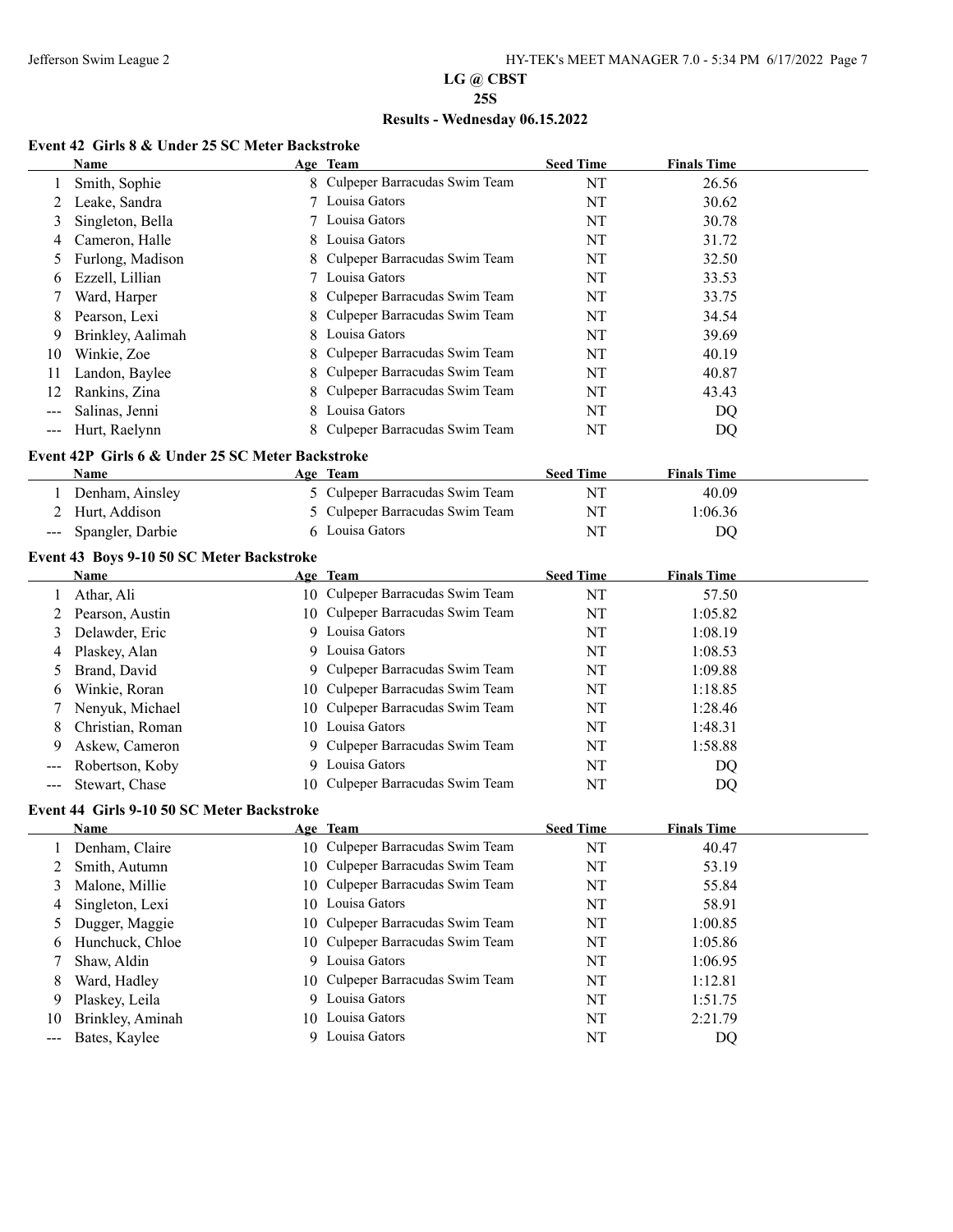# **LG @ CBST**

## **25S**

# **Results - Wednesday 06.15.2022**

# **Event 45 Boys 11-12 50 SC Meter Backstroke**<br>Name Age Team

|       | <b>Name</b>                                         |     | Age Team                         | <b>Seed Time</b> | <b>Finals Time</b> |  |
|-------|-----------------------------------------------------|-----|----------------------------------|------------------|--------------------|--|
|       | Winkie, Seabass                                     |     | 12 Culpeper Barracudas Swim Team | NT               | 1:01.60            |  |
| 2     | Royston, Rylan                                      |     | 12 Culpeper Barracudas Swim Team | NT               | 1:13.22            |  |
| 3     | Yancey, Evan                                        |     | 11 Louisa Gators                 | NT               | 1:15.00            |  |
|       | Weidow, David                                       | 12  | Louisa Gators                    | NT               | DQ                 |  |
|       | Speh, Derek                                         | 11  | Louisa Gators                    | NT               | DQ                 |  |
|       | Brand, Jack                                         | 11  | Culpeper Barracudas Swim Team    | NT               | DQ                 |  |
| $---$ | Stanton, Connor                                     |     | 11 Louisa Gators                 | NT               | DQ                 |  |
|       | Event 46 Girls 11-12 50 SC Meter Backstroke         |     |                                  |                  |                    |  |
|       | Name                                                |     | Age Team                         | <b>Seed Time</b> | <b>Finals Time</b> |  |
| 1     | Smith, Ryann                                        |     | 11 Culpeper Barracudas Swim Team | NT               | 44.60              |  |
| 2     | Soriano, Gabriann                                   |     | 11 Louisa Gators                 | NT               | 49.13              |  |
| 3     | Hulse, Abby                                         |     | 12 Culpeper Barracudas Swim Team | NT               | 49.16              |  |
| 4     | Mosher, Riley                                       |     | 11 Louisa Gators                 | NT               | 49.75              |  |
|       | Hinson, Lucy                                        | 11. | Culpeper Barracudas Swim Team    | NT               | 54.53              |  |
|       | Plaskey, Elina                                      |     | 12 Louisa Gators                 | NT               | 1:16.37            |  |
|       | Shaw, Fallon                                        |     | 11 Louisa Gators                 | NT               | DQ                 |  |
|       | Prezleski, Myla                                     | 11  | Culpeper Barracudas Swim Team    | NT               | DQ                 |  |
|       | Event 47 Boys 13-14 50 SC Meter Backstroke          |     |                                  |                  |                    |  |
|       | Name                                                |     | Age Team                         | <b>Seed Time</b> | <b>Finals Time</b> |  |
|       | Hurtado, Grayson                                    |     | 14 Culpeper Barracudas Swim Team | NT               | 41.25              |  |
| 2     | Brand, Michael                                      |     | 14 Culpeper Barracudas Swim Team | NT               | 50.31              |  |
| 3     | Hobbs, Will                                         |     | 13 Louisa Gators                 | NT               | 54.13              |  |
|       | Lonce, Carson                                       |     | 13 Louisa Gators                 | NT               | 58.19              |  |
|       | Nenyuk, Peter                                       |     | 14 Culpeper Barracudas Swim Team | NT               | 1:03.47            |  |
| ---   | Harris, Sawyer                                      |     | 13 Louisa Gators                 | NT               | X53.87             |  |
|       |                                                     |     |                                  |                  |                    |  |
|       | Event 48 Girls 13-14 50 SC Meter Backstroke<br>Name |     | Age Team                         | <b>Seed Time</b> | <b>Finals Time</b> |  |
|       | 1 Prezleski, Miranda                                |     | 13 Culpeper Barracudas Swim Team | NT               | 47.47              |  |
| 2     | Brand, Caroline                                     |     | 13 Culpeper Barracudas Swim Team | NT               | 48.32              |  |
| 3     | Smith, Aurora                                       |     | 13 Culpeper Barracudas Swim Team | NT               | 55.35              |  |
|       |                                                     |     |                                  |                  |                    |  |
|       | Event 49 Boys 15-18 50 SC Meter Backstroke          |     |                                  |                  |                    |  |
|       | Name                                                |     | Age Team                         | <b>Seed Time</b> | <b>Finals Time</b> |  |
|       | Helmick, Tyler                                      |     | 17 Culpeper Barracudas Swim Team | NT               | 36.78              |  |
|       | Johnson, Kysaiah                                    |     | 16 Louisa Gators                 | NT               | 43.69              |  |
|       | 3 Van Benschoten, Seth                              |     | 17 Louisa Gators                 | $\rm{NT}$        | 46.44              |  |
|       | 4 Keller, Lucas                                     |     | 15 Louisa Gators                 | NT               | 46.91              |  |
|       | Event 50 Girls 15-18 50 SC Meter Backstroke         |     |                                  |                  |                    |  |
|       | Name                                                |     | Age Team                         | <b>Seed Time</b> | <b>Finals Time</b> |  |
| 1     | Soriano, Alison                                     |     | 17 Louisa Gators                 | NT               | 38.06              |  |
| 2     | Delawder, Danielle                                  |     | 15 Louisa Gators                 | NT               | 42.75              |  |
| 3     | Shaw, Shannon                                       |     | 16 Louisa Gators                 | NT               | 43.41              |  |
| 4     | Durica, Alana                                       |     | 16 Culpeper Barracudas Swim Team | NT               | 45.04              |  |
| 5     | Altman, Sedona                                      |     | 15 Culpeper Barracudas Swim Team | NT               | 51.64              |  |
| 6     | Smith, LeAnne                                       |     | 15 Louisa Gators                 | NT               | 1:03.19            |  |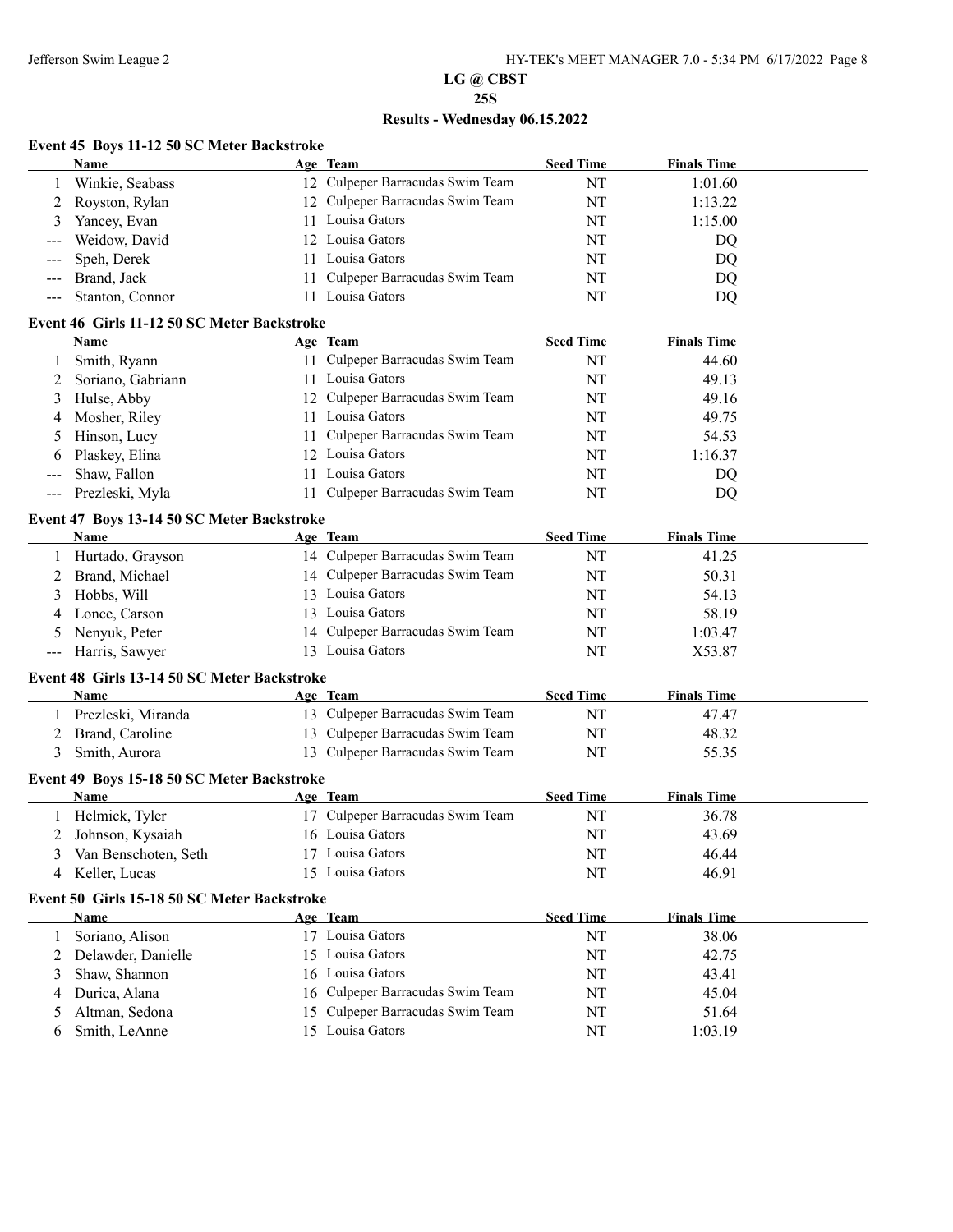|                            | Name                                             | Age Team                         |                      | <b>Seed Time</b>     | <b>Finals Time</b>   |
|----------------------------|--------------------------------------------------|----------------------------------|----------------------|----------------------|----------------------|
|                            | 1 Robbins, Ellie                                 | 8 Louisa Gators                  |                      | NT                   | 35.25                |
|                            | Event 54 Girls 9-10 50 SC Meter Butterfly        |                                  |                      |                      |                      |
|                            | Name                                             | Age Team                         |                      | <b>Seed Time</b>     | <b>Finals Time</b>   |
| 1                          | Smith, Autumn                                    | 10 Culpeper Barracudas Swim Team |                      | NT                   | 1:12.18              |
|                            | Event 55 Boys 11-12 50 SC Meter Butterfly        |                                  |                      |                      |                      |
|                            | Name                                             | Age Team                         |                      | <b>Seed Time</b>     | <b>Finals Time</b>   |
| 1                          | Morgan, Liam                                     | 11 Culpeper Barracudas Swim Team |                      | NT                   | 45.13                |
| $\qquad \qquad - \qquad -$ | Spangler, Brody                                  | 12 Louisa Gators                 |                      | NT                   | X44.37               |
|                            | Event 56 Girls 11-12 50 SC Meter Butterfly       |                                  |                      |                      |                      |
|                            | Name                                             | Age Team                         |                      | <b>Seed Time</b>     | <b>Finals Time</b>   |
|                            | 1 Denham, Lauren                                 | 12 Culpeper Barracudas Swim Team |                      | NT                   | 42.16                |
|                            | Event 57 Boys 13-14 50 SC Meter Butterfly        |                                  |                      |                      |                      |
|                            | Name                                             | Age Team                         |                      | <b>Seed Time</b>     | <b>Finals Time</b>   |
| $\mathbf{1}$               | Smith, Ronan                                     | 13 Culpeper Barracudas Swim Team |                      | NT                   | 33.38                |
| 2                          | Shaw, Ronan                                      | 13 Louisa Gators                 |                      | NT                   | 41.84                |
|                            | Lonce, Carson                                    | 13 Louisa Gators                 |                      | NT                   | <b>XDQ</b>           |
|                            | Event 58 Girls 13-14 50 SC Meter Butterfly       |                                  |                      |                      |                      |
|                            | Name                                             | Age Team                         |                      | <b>Seed Time</b>     | <b>Finals Time</b>   |
|                            | 1 Denham, Olivia                                 | 14 Culpeper Barracudas Swim Team |                      | NT                   | 38.66                |
|                            | 2 Moreno, Elliott                                | 14 Louisa Gators                 |                      | NT                   | 44.21                |
|                            | Event 59 Boys 15-18 50 SC Meter Butterfly        |                                  |                      |                      |                      |
|                            | Name                                             | Age Team                         |                      | <b>Seed Time</b>     | <b>Finals Time</b>   |
|                            | 1 Hartman, Dyllan                                | 18 Louisa Gators                 |                      | NT                   | 30.00                |
| 2                          | Mahoney, Sam                                     | 15 Culpeper Barracudas Swim Team |                      | NT                   | 31.65                |
| 3                          | Moreno, Larson                                   | 15 Louisa Gators                 |                      | NT                   | 37.90                |
| 4                          | Keller, Lucas                                    | 15 Louisa Gators                 |                      | NT                   | 49.06                |
|                            | Event 60 Girls 15-18 50 SC Meter Butterfly       |                                  |                      |                      |                      |
|                            | <b>Name</b>                                      | Age Team                         |                      | <b>Seed Time</b>     | <b>Finals Time</b>   |
| 1                          | Soriano, Alison                                  | 17 Louisa Gators                 |                      | NT                   | 37.94                |
| 2                          | Smith, Saige                                     | 15 Culpeper Barracudas Swim Team |                      | NT                   | 38.16                |
| 3                          | Hobbs, Ollie                                     | 16 Louisa Gators                 |                      | NT                   | 47.57                |
|                            | Event 73 Boys 9-10 200 SC Meter Freestyle Relay  |                                  |                      |                      |                      |
|                            | Team                                             | <u>Kelay</u>                     |                      | <b>Seed Time</b>     | <b>Finals Time</b>   |
|                            | Culpeper Barracudas Swim Team                    | A                                |                      | NT                   | 3:31.69              |
|                            | 1) Lucas, Bouldin 10                             | 2) Brand, David 9                | 3) Athar, Ali 10     |                      | 4) Kucia, Isaac 10   |
|                            | 2 Louisa Gators                                  | A                                |                      | NT                   | 4:28.35              |
|                            | 1) Robertson, Koby 9                             | 2) Young, Wyatt 10               | 3) Plaskey, Alan 9   |                      | 4) Delawder, Eric 9  |
|                            | Event 74 Girls 9-10 200 SC Meter Freestyle Relay |                                  |                      |                      |                      |
|                            | <b>Team</b>                                      | Relay                            |                      | <b>Seed Time</b>     | <b>Finals Time</b>   |
| 1                          | Culpeper Barracudas Swim Team                    | $\mathbf{A}$                     |                      | NT                   | 3:18.19              |
|                            | 1) Hulse, Ali 10                                 | 2) Smith, Autumn 10              | 3) Malone, Millie 10 |                      | 4) Denham, Claire 10 |
|                            | Culpeper Barracudas Swim Team                    | B                                |                      | NT                   | 4:07.93              |
|                            | 1) Hunchuck, Chloe 10                            | 2) DeNeale, Sydney 10            |                      | 3) Landon, Haylee 10 | 4) Dugger, Maggie 10 |